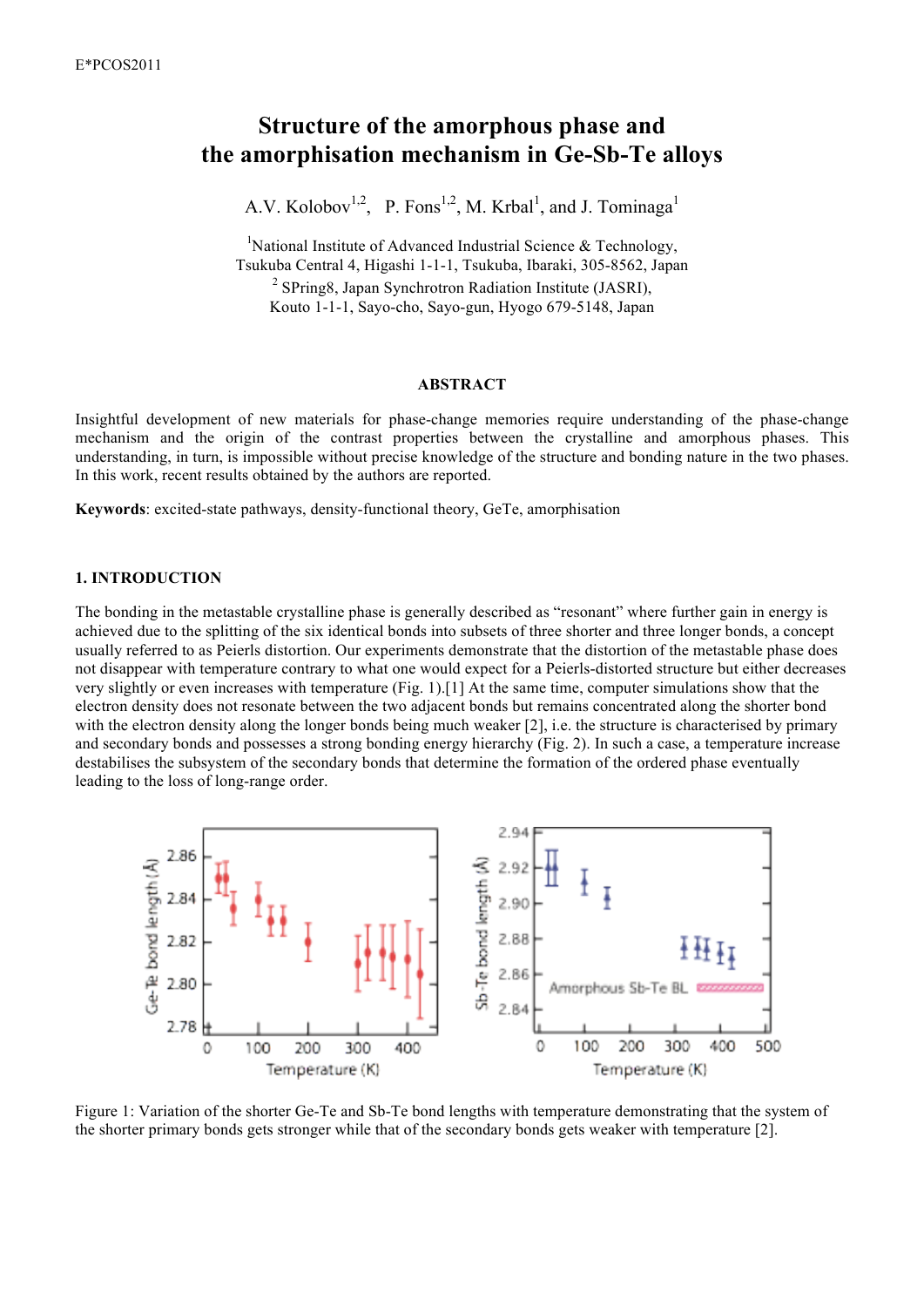# **2. RESULTS & DISCUSSION**

While in early publications the structure of the amorphous phase was tacitly assumed to be random. Recent experimental and computer studies have demonstrated that it has a rather well defined short-range order. One of the most controversial issues is the appropriateness of the Ge umbrella flip model suggested from EXAFS and XANES studies [2] since subsequent computer simulations [3-6] consistently found that the majority of Ge atoms preserve octahedral bonding angles. Our recent DFT simulations provided evidence that the so-called "four-fold coordinated Ge atoms with octahedral bonding angles" are in fact pyramids with Ge atoms located at the apex. Simulated XANES spectra of such building blocks together with those for tetrahedrally coordinated Ge sites are in very good agreement with experimental results [1].

These results allow us to suggest the following mechanism of amorphisation for composite Ge-Sb-Te alloys. Upon acquiring critical distortions leading to misalignment of the atoms - for example due to thermal vibrations - the secondary bonds, that are formed using back-lobes of the same orbitals that form primary bonds, break and the longrange order of the crystalline phases collapses [7] giving rise to the amorphous phase through rotation and distortion of GeTe<sub>3</sub> pyramids with the occasional formation of Ge-Ge bonds generating tetrahedrally coordinated Ge sites. These findings are in perfect agreement with the XANES simulation results.

While in GeTe that nominally does not contain vacancies, amorphisation without the umbrella flip seems to dominate, in GST alloys, the formation of tetrahedral Ge sites is quite likely since vacancies serve to stabilize the tetrahedral bonding geometry [8]. This process is especially likely in  $GeTe/Sp<sub>2</sub>Te<sub>3</sub>$  layered structures where vacancies are spatially well defined and the atomic motion is limited to a single dimension [9].

Loss of the long-range order in solids with bonding energy hierarchy can be strongly influenced by electronic excitation when the creation of electrons in the antibonding states that form the bottom of the conduction band further weakens the secondary bonds. This effect has been demonstrated for various chalcogenide glasses when the amorphisation process has been shown to proceed without a significant temperature increase at temperature much lower than that of thermal melting [10,11]. Our recent in-situ XANES studies of sub-nanosecond pulse-induced amorphisation in Ge-Sb-Te demonstrate that this process also takes place without going through a conventional molten phase [12].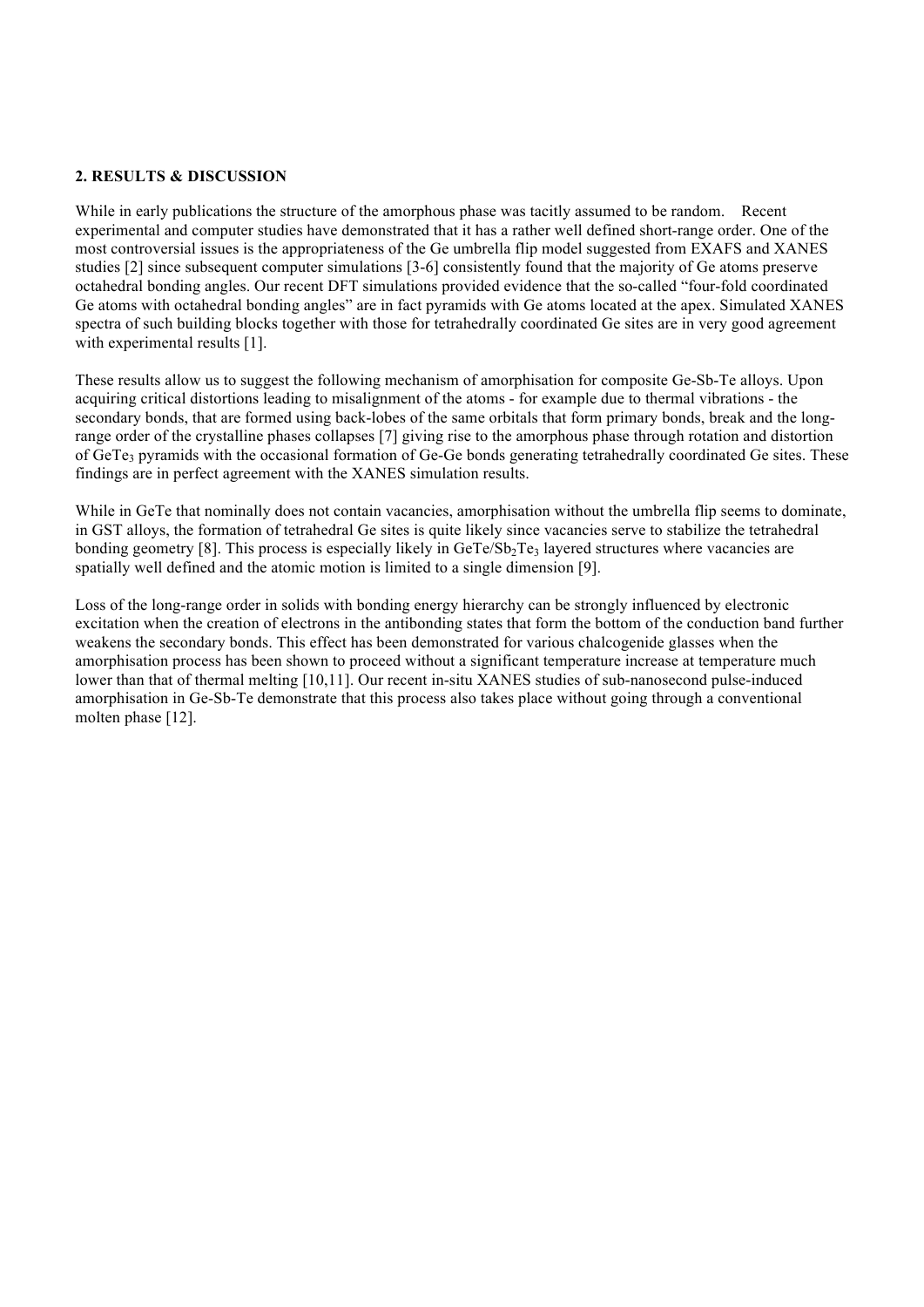

Figure 2: Strong energy hierarchy between the short and long bonds in the rhombohedral phase of GeTe [7]

## 3. **CONCLUSION**

Our results further show that the change in electronic properties takes place at an initial stage of the phase-change process when the secondary bonds are broken but the structure still retains - on the average - the long-range order of the crystalline cubic phase. This finding provides evidence that the electronic contrast between the two states is determined not by the existence, or lack, of the long-range order but by the character of bonding as was also suggested in [13].

# **REFERENCES**

- [1] M. Krbal, A. Kolobov, P. Fons, J. Tominaga, S. Elliott, J. Hegedus, and T. Uruga. "Intrinsic complexity of the meltquenched amorphous memory alloy  $Ge_2Sb_2Te_5$ ", *Phys. Rev. B*, 83 (2011) 054203.
- [2] A. Kolobov, P. Fons, A. Frenkel, A. Ankudinov, J. Tominaga, and T. Uruga. "Understanding the phase-change mechanism of rewritable optical media", *Nature Mater.*,  $\frac{3}{2}$  (2004) 703.
- [3] J. Akola and R. Jones. "Density functional study of amorphous, liquid and crystalline : homopolar bonds and/or AB alternation?" *J. Phys. Cond. Mat.*, 20 (2008) 465103.
- [4] S. Caravati, M. Bernasconi, T. Kühne, M. Krack, and M. Parrinello. "Coexistence of tetrahedral-and octahedral-like sites in amorphous phase change materials". *Appl. Phys. Lett.*, 91 (2007) 171906.
- [5] J. Hegedüs and S. Elliott. "Microscopic origin of the fast crystallization ability of Ge–Sb–Te phase-change memory materials". *Nature Mater.*, 7 (2008) 399.
- [6] S. Kohara, K. Kato, S. Kimura, H. Tanaka, T. Usuki, K. Suzuya, H. Tanaka, Y. Moritomo, T. Matsunaga, N. Yamada, Y. Tanaka, H. Suematsu, and M. Takata. "Structural basis for the fast phase change of : Ring statistics analogy between the crystal and amorphous states". *Appl. Phys. Lett.*, 89 (2006) 201910.
- [7] A. V. Kolobov, M. Krbal, P. Fons, J. Tominaga, and T. Uruga. "Distortion-triggered loss of long-range order in solids with bonding energy hierarchy". *Nature Chem.*, 3 (2011) 311.